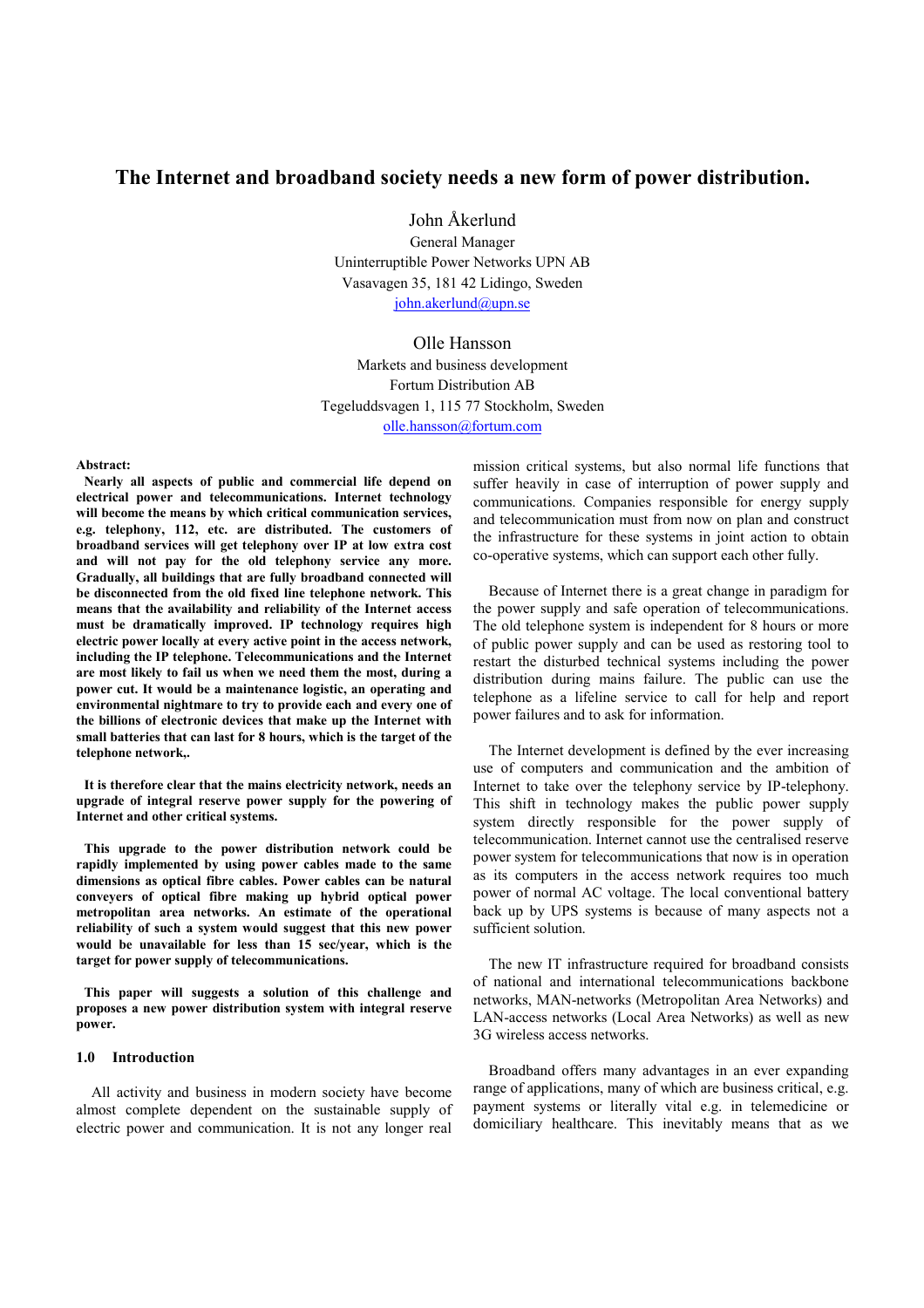become more dependent on such applications we become more vulnerable when they do not function. Power cuts have immediate and serious consequences. The rollout of systems for secure power supply and telecommunications must therefore be coordinated.

## *1.1 Increasing vulnerability*

We have every good reason to review the vulnerability of these modern systems in general and the security measures that are needed to ensure high operational reliability in particular. All these networks require a lot of electronic devices, present in every building and widely dispersed throughout an entire country. These will need a significant amount of energy, that must be in constant supply at the point of demand. The power demands made on the electricity network by Internet and broadband access only are estimated to be at least 300 MW per approx. 10 million people, and the annual energy requirement at least 2 TWh.

Logistics, maintenance and control of industrial processes, and monitoring of electricity and telecommunications networks etc. are to a great extent carried out remotely nowadays, something that demands reliable telecommunications and power supply. Computers in management, control- and supervision systems and information systems need to communicate with one another and this what makes society vulnerable.

The need for secure supply, demands in turn greater network resilience and availability of reserve power sources and new enabling technologies

### **2.0 Demand for more secure availability is the inevitable consequence of Internet**

The established fixed line telephone system has one great advantage. It can function for at least 8 hours independent of



Fig. 1. The logic reliability scheme of today's situation, whereas power and telecom serve society independently and in parallel during 8 hours.

mains electricity, maintaining the functionality of each

fixed telephone through the use of its own power distribution with integral reserve power.

This means that fixed line telephony remains a reliable lifeline, available for emergency calls by members of the public in all sorts of crises, even when the utility supply is down, Fig 1.

This feature implies that technical faults can be quickly identified and the restoration of failed technical systems, e.g. the electricity supply network or other technical systems, is made efficiently with the use of voice communication between technicians. It is an invaluable asset for society, providing support at those times when the need for reliable voice communication is greatest. The fixed line telephone network is also the foundation on which wireless telephony is built. Wireless networks rarely manage a power outage for more than an hour or so without special solutions such as the installation of small transportable electricity generators in base stations. 3G networks have even more base stations, so such solutions are hardly feasible, particularly in cities.

The advent of the Internet and broadband has led to the loss of this independence from the electricity grid. The Internet enabled computer powered by mains electricity and using IP-telephony has superseded the traditional fixed telephone, which receives its power via the telephone line. IPtelephony is an integrated part of Internet access via a local network in a property with many users. It is a completely computerised communications network for broadband, which, is powered by mains electricity at every active point, including the telephone. Power and telecom supply are put in series, Fig 2.

More and more buildings that become fully connected to the Internet via broadband will be disconnected from the old telephone network, which will inevitably wither away and eventually disappear. An ever increasing proportion of voice and data telephony is being transmitted via the Internet, resulting in ever increasing demand for better Internet access, which is technically relatively easy to achieve as regards the computer equipment used.



Fig.2. The logic reliability scheme of the "Internet-situation" when society is served by power and telecom in series.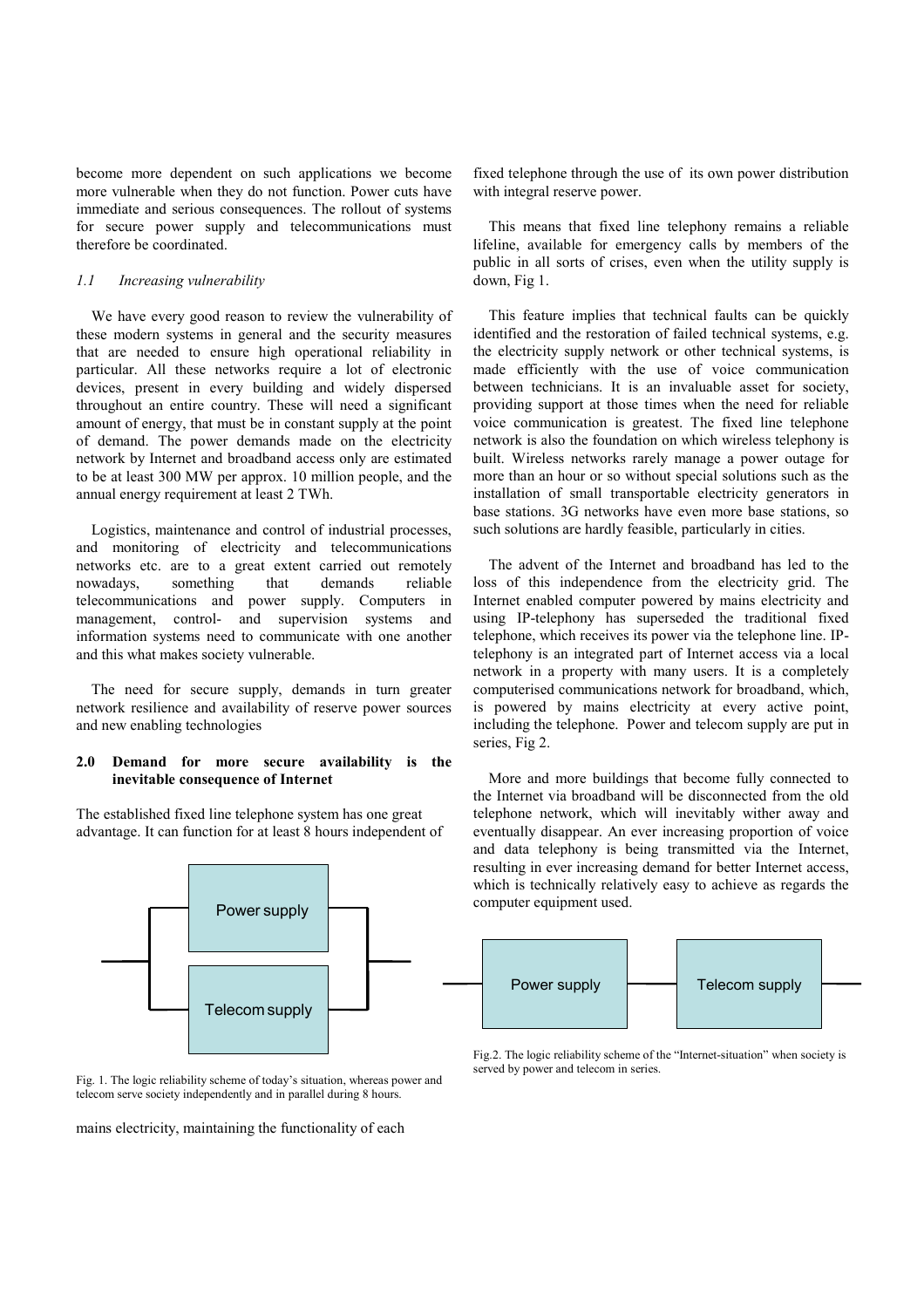#### *2.1 Traditional reserve power solutions*

Energy supply is less straightforward to deal with for both operators and consumers. Traditional solutions involving local battery systems or reserve generators are not easy to operate or maintain. They are expensive, difficult to operate and undesirable from an environmental point of view. The investment cost required for the necessary level of availability and required reserve time is very high in decentralised systems compared to those in centralised. Also maintenance is more complicated to organise. Located in great numbers, distributed in all buildings this solution represents a giant maintenance task and cost. To be fit for intervention having the availability required in case of mains failure all individual plants need regular supervision, test running and battery control. As for the environment, increased use of lead in batteries is not recommendable. Lead is coming up as a heavy metal, which will be banned by legislation. Having diesel fuel tanks in great numbers distributed in many buildings is not a desirable circumstance, considering the risk for leakage to the ground and risk for unpleasant smell from the petrol and diesel fumes and noise coming from often occurring test runs. Also fuel cells installed locally in buildings will have the same maintenance and cost circumstance. However centralised in a bigger plant would be the best option for future use.

## **3.0 Required availability level**

The Internet now challenges the old telecommunications infrastructure in the field of voice communication, which is the most mission critical of services. This means that the availability and reliability of the Internet must be improved dramatically. The old telephony infrastructure has since a century been constructed with the most stringent reliability and availability design requirements. These can be expressed in a number of different ways.

A telephone station is designed with the requirement on its accumulated down time to be less than 2 hours in 40 years, which is equivalent of 3 minutes average per year. This is the level of 99,9999 % availability or 6 9:s. So when it comes to power supply it is required to be at least 10 times better, which implies 7 9:s in every active point. In practice the requirement on power has been an unavailability better than  $5x10^{-7}$ , which is equivalent to an accumulated downtime of less than 15 seconds per year. These are figures, which are defakto standard and used in practice by the telecom industry. They are verified and reality in fixed telecommunication systems worldwide today. This is the foundation for the high reliability in service, that today's telecommunications systems show.

Telephony and the Internet share a common backbone network. They differ, however, at the level of local and access networks. The telephone network has a centralised structure and service organisation, while those of the Internet are decentralised. This difference has great relevance for the provision of reserve power during mains outage. The fixedline network has its own power distribution system and provides each telephone with power from reserve batteries and generators located up to 5 km away at exchanges.

If the Internet is to take over responsibility for vital emergency and other telephone services from the fixed line network with the same degree of operational reliability, the reserve power capacity of the old system must be replaced. Ordinary power distribution networks have approximately an average level of outage of about  $\frac{1}{2}$  - 1 hour per year in urban areas in industrialised countries. This level of availability cannot comply with the requirements put on power for voice service and other mission critical services planed for Internet. The operational reliability in mains distribution systems cannot be significantly improved upon without structural changes.

To make this challenge a success, Internet access needs the support of a highly sustainable mains distribution system. The logical conclusion is that electricity distribution must be restructured in order to meet the new demands for dependable supply made by the Internet society. It however only needs to be improved to the extent made necessary by the needs of the Internet and other critical uses. It implies that the mains electricity network, like the telephone network, needs an integral reserve power supply for the powering of Internet and other critical systems.

#### **4.0 A new mains distribution system**

The main philosophy behind high availability performing systems is the use of always active parallel operating units and diversified transmission routing. Consequently the major measures to adopt in restructuring local mains distribution infrastructure would be to use integral reserve power, diversified routing and always active parallel operation.

#### *4.1 The overlay power network*

The need for a new highly available mains supply for Internet and society's other mission critical systems can be met by linking reserve power stations into a new local electricity distribution system. It should be used to normally power the Internet and the IT-infrastructure in parallel with the ordinary mains electricity supply. The new reserve power stations would be located in urban population centres, and the network would normally form a supplemental part of ordinary mains electricity distribution, assuming the role of a reserve network only when the reserve generators are started.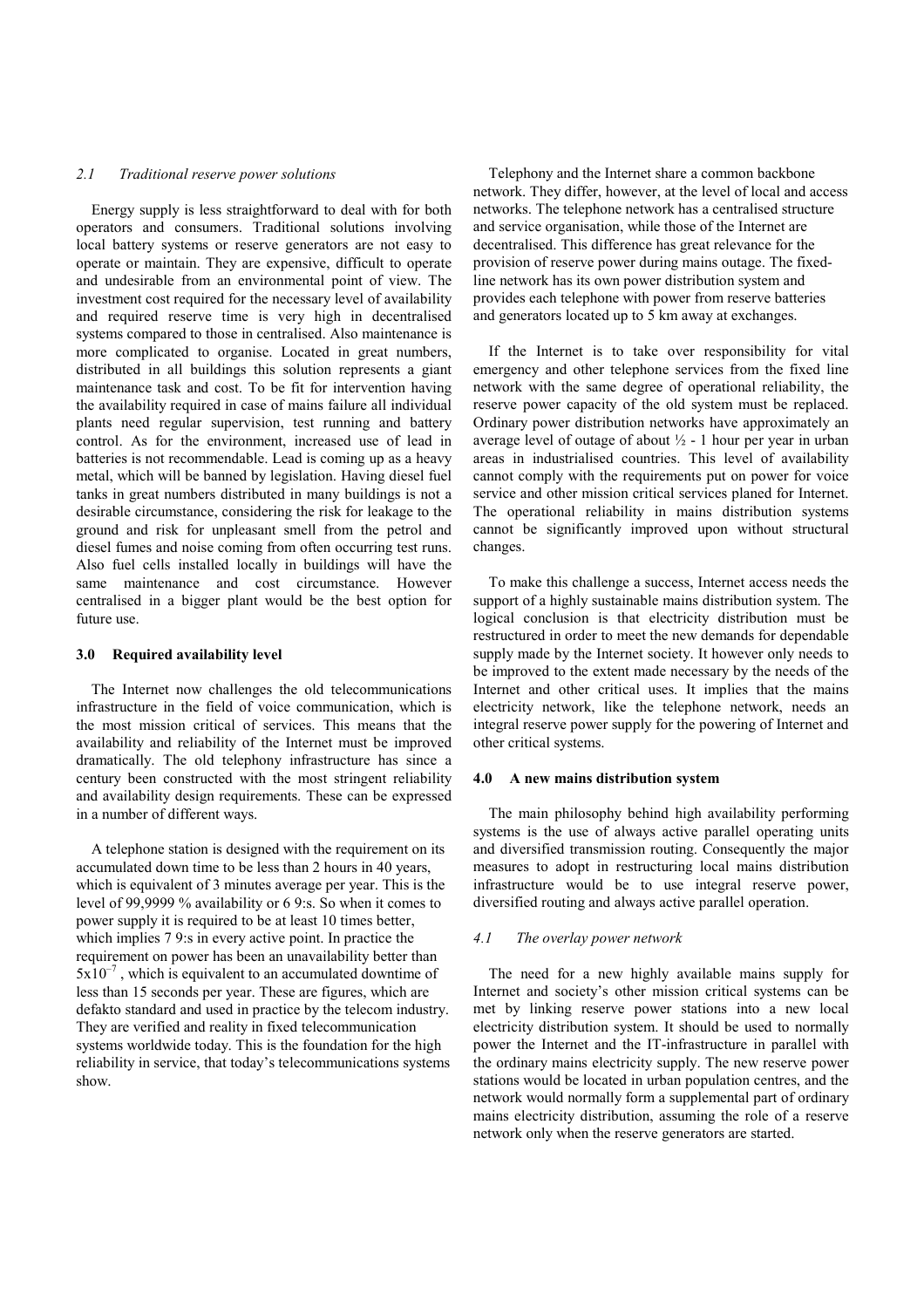

# **Highly Sustainable Mains Distribution Network**

Fig.3. The ordinary mains network and overlay mains distribution network.

This upgrade of the existing power distribution network could be rapidly implemented by using the existing infrastructure of the telecommunications network or new optical metropolitan area networks, such as buildings, underground channels and reserve generators. Thus forming a joint overlay mains power distribution cell with a radius of maybe 10 times the normal, covering parts of metropolitan areas, city centre, industrial- and office parks or campus areas etc, Fig. 3 and Fig. 5.

Power cables can be made to the same dimensions as fibre optic cables and be the natural conveyers of optic fibre. They can be laid using the same methods and equipment for compressed air technique. In this way a dual power supply can be created, with two separate networks operating

simultaneously. A new product - electricity with a high guarantee of supply - would become available. It should for many reasons be logical to introduce in conjunction with the building up of the new optical infrastructure.

## **5.0 Hybrid optical power cables, makes possible construction of MAN hybrid optical power networks.**

New cable technology allows integration of optical fibres into power cables as well as dimensions similar to optical cables. By this approach using collocation of a metropolitan area network (MAN), and a power distribution network in the same cable, a dual functionality network is achieved. The dimensions allow installation in standard optical fibre ducts. These hybrid optical power cables can be in two designs, either with the optical fibres integrated in production, or



Fig. 4. Hybrid-power optical fibre cable 7 kV 10 mm2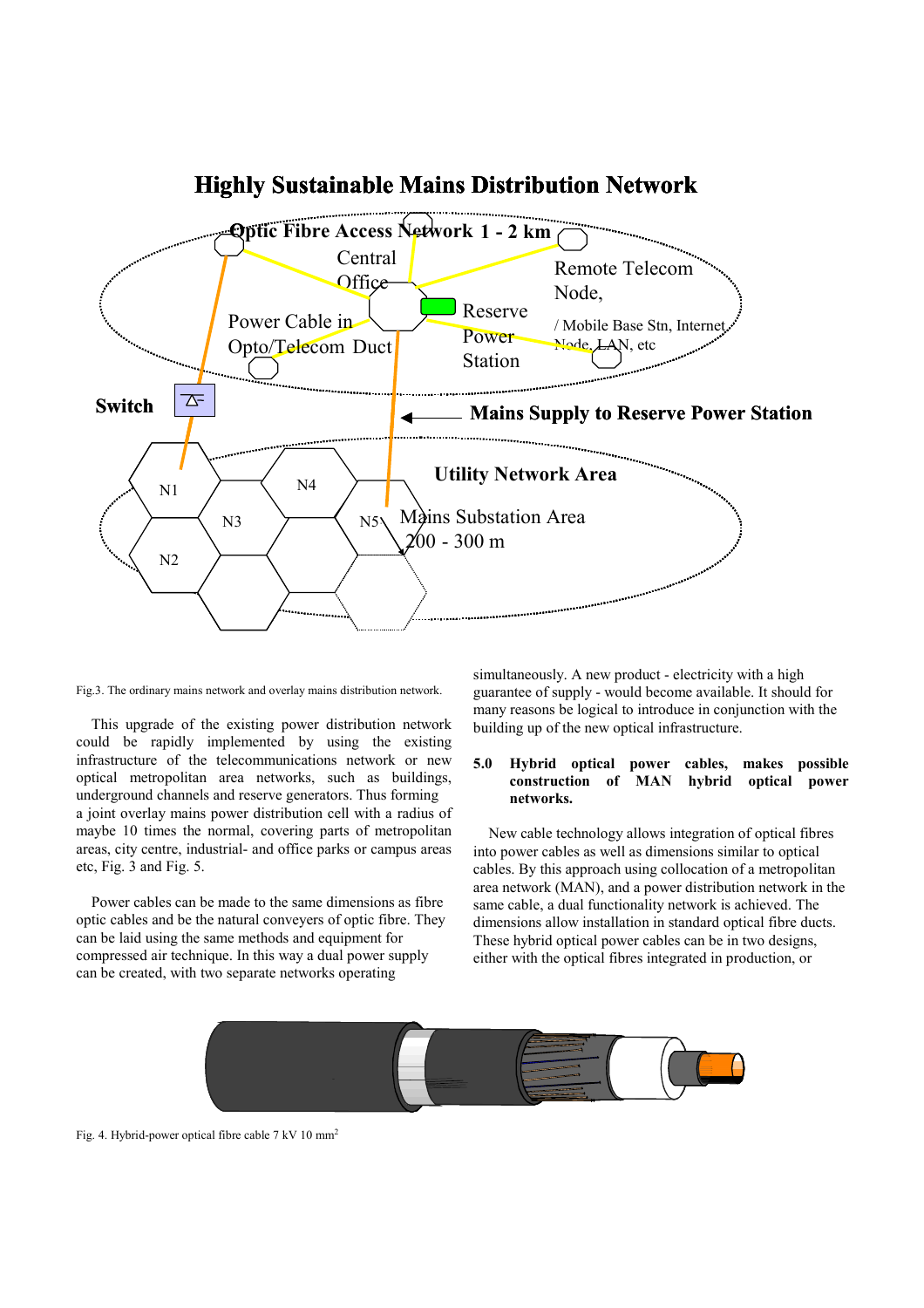

Fig. 5. A new mains distribution system.

cables equipped with micro ducts, which allow the lay on of optical fibre later. Both single phase and three phase cables are in suitable dimensions.

#### *5.1 Single phase AC or DC cables*

Fig. 4 shows a single phase cable, which is available in 10  $mm<sup>2</sup>$  Cu conductor for 7 kV and 6 mm<sup>2</sup> Cu conductor for 5 kV. Between the screen conductors optical fibres are located in so called loose tubes. Present designs allow 48 fibres put in symmetrically around the cable. The diameter is 20 mm for the 7 kV type and 13 mm for the 5 kV type.

#### *5.2 Three phase AC cables*

A three phase line can be made by the use of three singlephase cables in a three-phase connection. Standard voltages 12 kV, 6,6 kV and 3,3 kV can be used.

**Mains Distribution Panel** 

The ordinary three phase cable design, Fig 6, contains 3 micro ducts for optical fibre. The fibres are installed when suitable in the micro ducts with compressed air technique. The diameter of a three phase 5kV cable is 22 mm.

All cable types can be installed in a standard 40/32 mm optical fibre duct. These plastic tubes used for ducts, represents an extra isolation layer, which increases safety in the system. It also adds an extra mechanical protection to the cable system against digging damages.

The standard three and single phase 12 kV, 7 kV, 5 kV cables without optical fibre are products, which are produced in big volume for use in ordinary electricity distribution and can be of use when high power is needed in an overlay distribution network as described.



Fig. 6. Three phase cable with integrated micro duct.